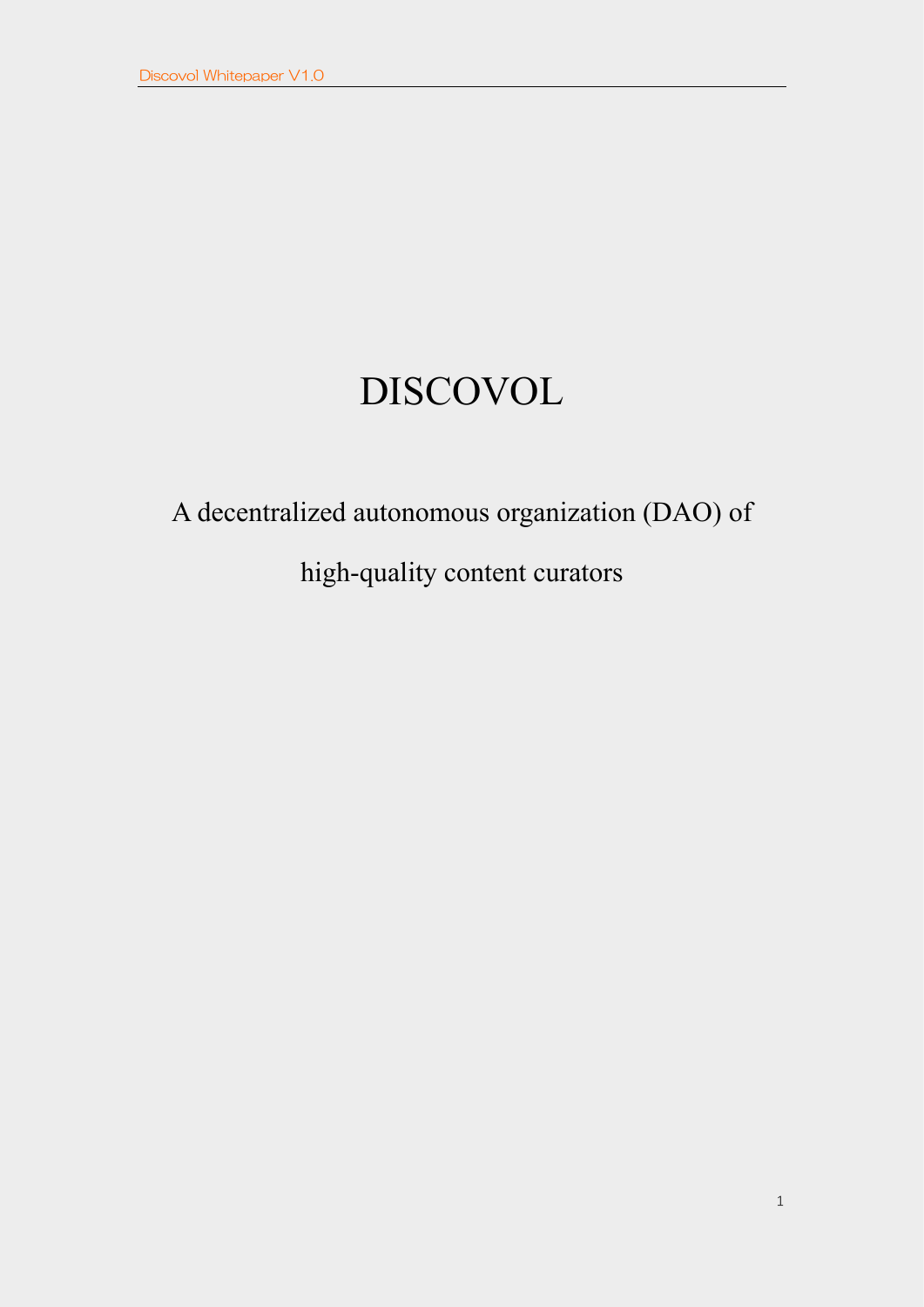## **BACKGROUND**

#### **High-Quality Content**

Some one would say there is no standard for high-quality content. But we argue that those opening your mind, triggering emotional resonance, or promoting inner growth is high-quality content.

In the era of Web 2.0, everyone can create and publish content. Along with a great amount of highquality contents come a greater number of low-quality contents. Those spams and nonsense imitations permeate every corner of the internet.

We consequently have the requirement to efficiently filter high-quality content that meets our individual needs from the massive information on the internet.

We generally have three ways to get high-quality content, (1) following our favorite creators, (2) search engine or algorithmic recommendation, and (3) subscription of professional curation service.

The internet in Web 2.0 era is more like information silos. Users are isolated into different applications partially because centralized platforms intentionally set barrier to cross-platform. A user had to spend enormous time and energy on seeking high-quality content or following creators.

These closed centralized content platforms each have their own recommendation algorithm with a common characteristic of non-transparency. Those platforms show content to users of aligning with their business interests, regulatory compliance or political stands. Their algorithms capture user's privacy data to customize content recommendation. You can find a trend, that is, more strictly user privacy data is regulated, less personalized the recommendation is.

If you want to get some useful information or high-quality content beyond your expertise, therefore, following professionals and subscribing curation service is a better option.

#### **Content Curation**

At early stage of the internet, webs generally have editorial jobs to serve professional content curation. In web 2.0 era, however, editors are replaced with algorithms on content publishing platforms gradually, and professional curation service almost disappears.

The wheel turning, the internet links people a borderless social network. Professional reputation bona fide become more and more important for social influence. Many specialists are willing to be a famous influencer by sharing useful information and high-quality content among social network.

Keeping track of new ideas and new doings is a daily work of a professional. A little more work on collection and remarking can make a professional curation list. If you can update and share the curation list stably, that is definitely a good way to build up professional reputation on social network. Provision of curation service is not for profit so much as a kind of social needs. More and more professionals would opt in providing curation service to capture their expertise value on social network.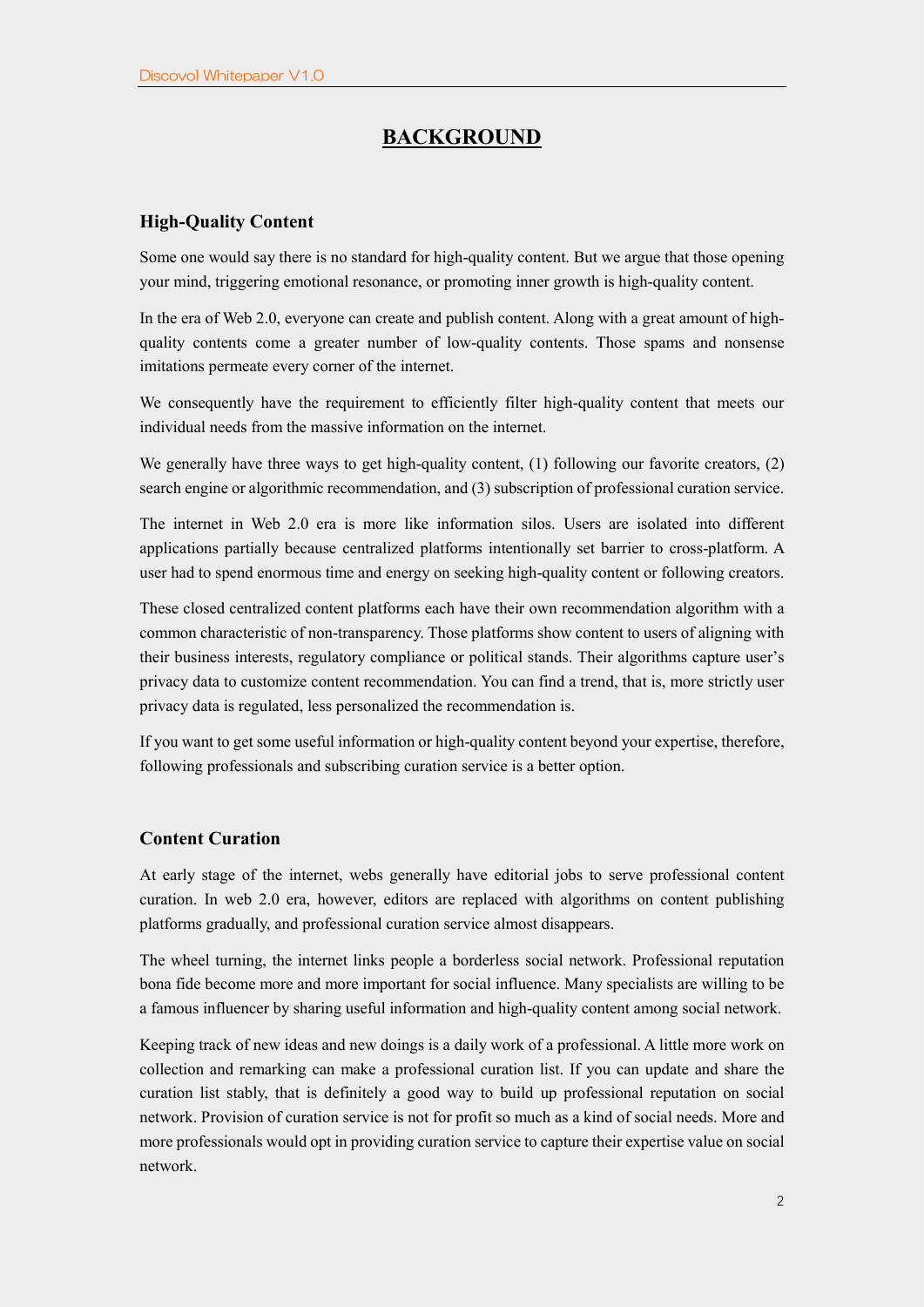Everyone has their own expertise to become a valuable curator in their area. Why not? If the reputation and economic gains outweigh the cost of time and resource.

To be a successful curator, you need to:

- 1) Keep tracking of industrial trend, filter high-quality content, and edit reviews and abstracts.
- 2) Establish preferred curation lists to target audiences, provide personalized recommendation.
- 3) Distribute curation list to target audience via all sorts of media and tools.
- 4) Build up reputation bona fide in your specialty, increase audience conversion rate.
- 5) Make contribution of content distribution and ads delivery for creators and advertisers, and gain incentives.

It is hard to imagine that one person has the capability of all these works or has enough time and resource to do that. Curators with different resource need to collaborate with each other to acquire better result.

As centralized content platforms became more and more monopolized, their bargaining power against creators and advertisers increased. We can see creators and advertisers have urgent and practical demands on distribution of content via social network of curators. Curators are the very channel they need to promote content and ads to get rid of those centralized platforms.

Curators need to form a large-scale organization to provide stable and standard service in order to bring more traffic to the network. Curators have the capability of precisely distributing content to target audience. They also need to integrate as organism so that they can undertake a certain scale of content distribution and ads tasks through crowdsourcing, and attract more incentives sponsored by creators and advertisers.

#### **Decentralized Autonomous Organization (DAO)**

Curators have different specialties and resources. The synergy of their collaboration would create huge positive network effect. The more diverse social network coverage of curators is, the more likely it is to crowdsource curatorial promotion tasks.

It is not easy to organize curators of different country, culture, language, and background globally to achieve a common goal. A well-designed mechanism is a requisite for contribution appreciation and value transfer.

When it comes to broadly coordination among curators, creators, subscribers, advertisers, developers, and investors, the complexity of mechanism increases exponentially.

A valuable collaboration platform needs to meet long-tail needs of curators and interest parties precisely in the ecosystem. It is hard to imagine that a centralized intermediary can coordinate such a large-scale and complex cooperation. Traditional market pricing, transaction and settlement mechanism is hardly able to support the internal value creation activities of a global, open and collaborative organization. To establish a low-cost decentralized autonomous organization is an inevitable choice.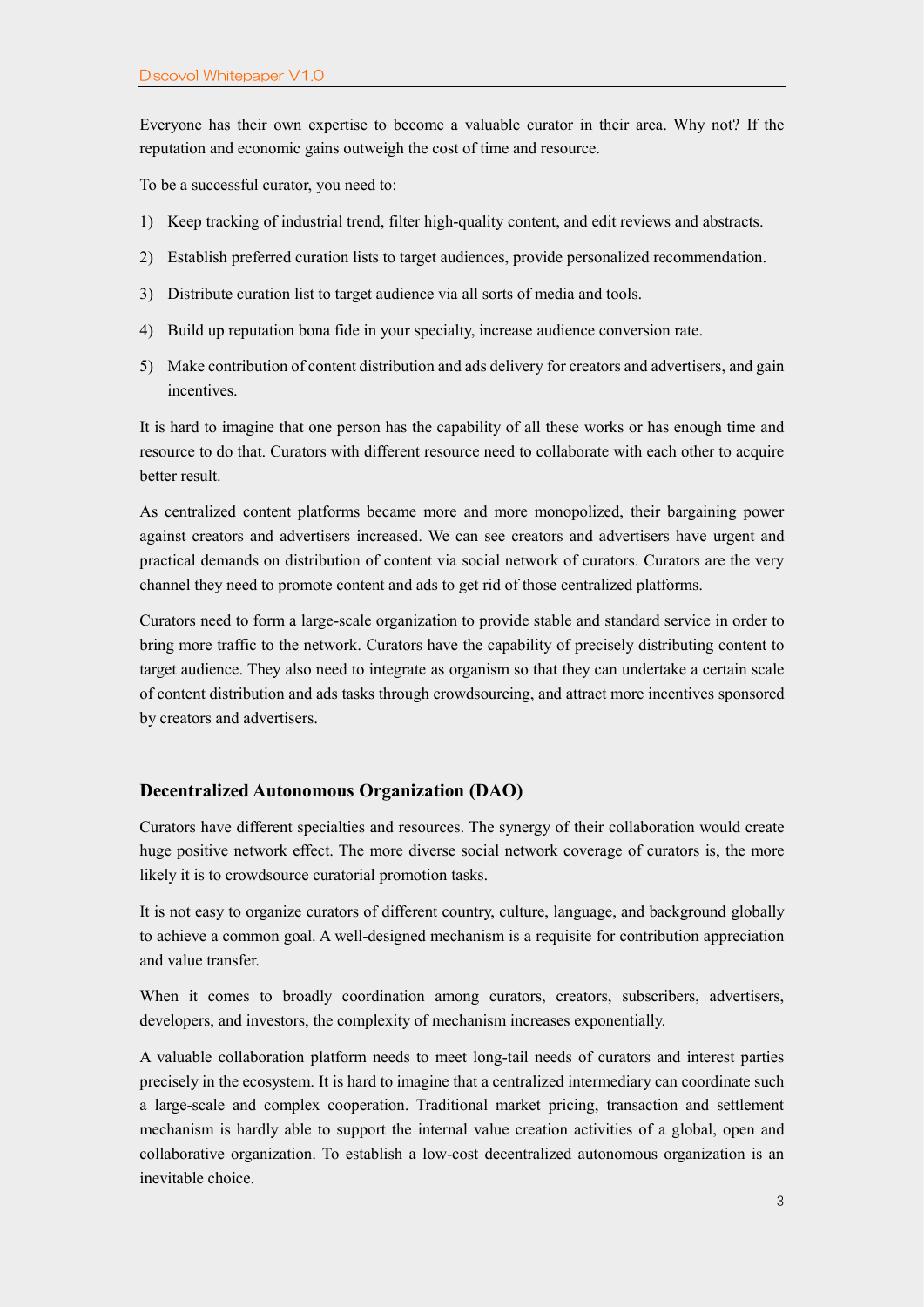Unified and concise collaboration standard, consensus native asset as a medium of exchange, trustless, transparent and self-enforceable protocol, and democratic governance are necessary elements of a decentralized autonomous institutional structure. Hardwiring a coordinative mechanism on a technical infrastructure platform and executing in a more autonomous way, is the only solution to reduce the cost of decentralized collaboration.

Blockchain technology reinvents the internet with verifiable open-source data, token-driven economy, decentralized governance, etc. The exploration of Web 3.0 provided many useful use cases for the establishment of a decentralized coordinative system, and laid the foundation for the design and development of DISCOVOL platform.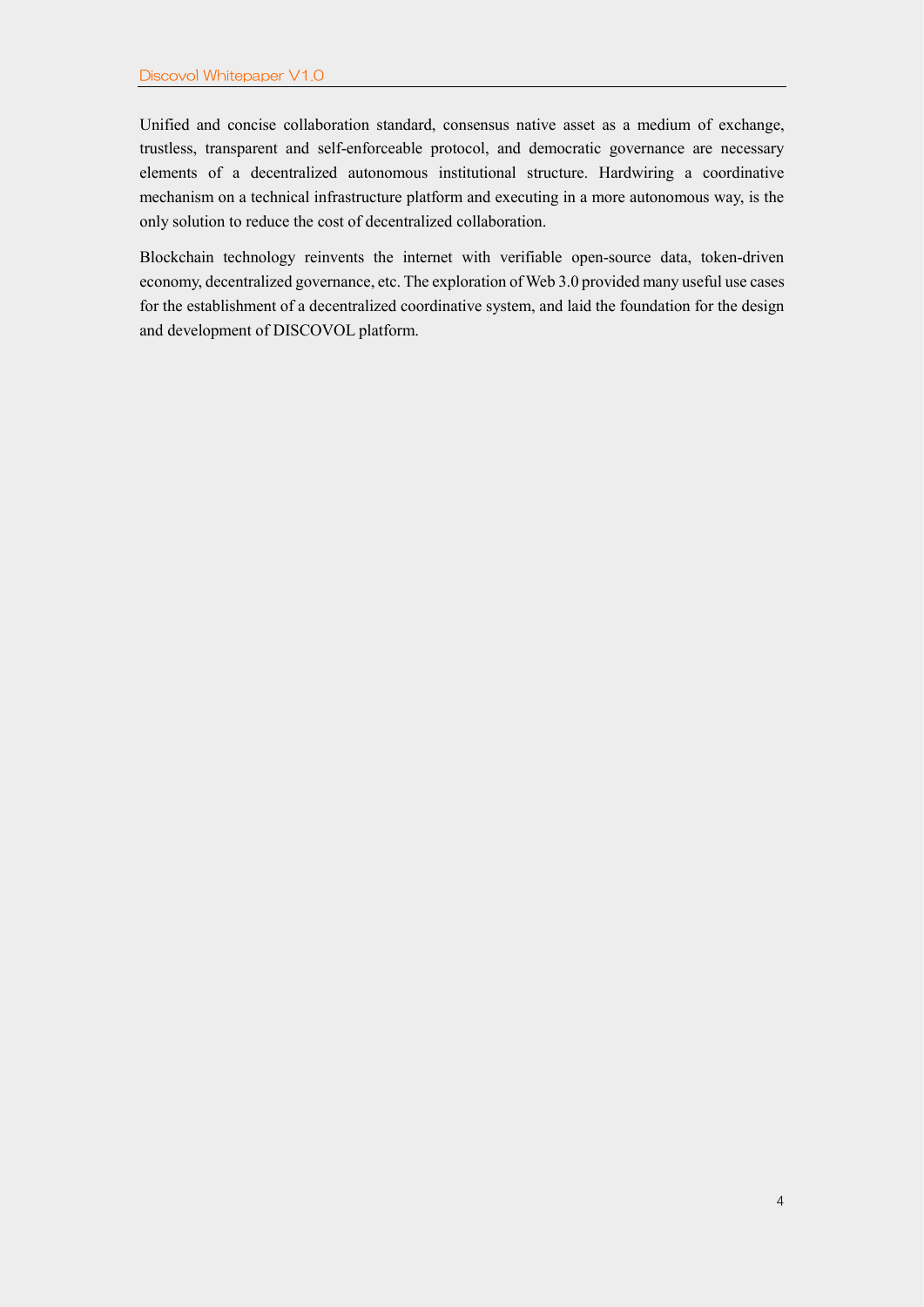## **ABSTRACT**

We are launching a collaborative organization of global content curators. It supports curators to provide their featured curatorial service efficiently, and obtain maximum social reputation and economic incentives.

#### **Vision**

DISCOVOL DAO is an open organization for curators to opt in or out freely. It enables efficient collaboration among global content curators to provide rich and personalized curation service. Curators can make maximum use of their capacity and resource to create value in the DAO, as well as get fair reputation and economic incentive for their valuable contribution. And the most important is, your right and interest will not be deprived for no reason. DAO public resources are open to all curators and partners in the ecosystem. The economic value growth with the prosperity of DAO's ecosystem belongs to all curators. Major public affairs of the DAO shall be collectively decided by all curators in accordance with democratic governance procedure.

#### **Facility and Institution**

**DISCOVOL Platform** refers to a technical facility to underpin DISCOVOL DAO fulfilling collaborative work and value management function.

**DISCOVOL Appchain** is a core infrastructure of DISCOVOL platform. It enables DISCOVOL DAO running decentralized value management and democratic governance.

**DISCOVOL Treasury** is to manage DAO public funds and provide financial support for incentive programs that are conducive to community development.

**DISCOVOL Platform Vault** is used to collect usage charges of platform facility. All \$DISC token income will be divided to melt down, reward community development, or flow to the treasury.

**DISCOVOL Foundation** is a permanent body promoting the development of DISCOVOL DAO. It is responsible for daily organization and coordination of DAO expansion; development, upgrade and maintenance of DISCOVOL platform; management of the treasury income and expenditure; as well as the voting organization and execution of major issue proposals.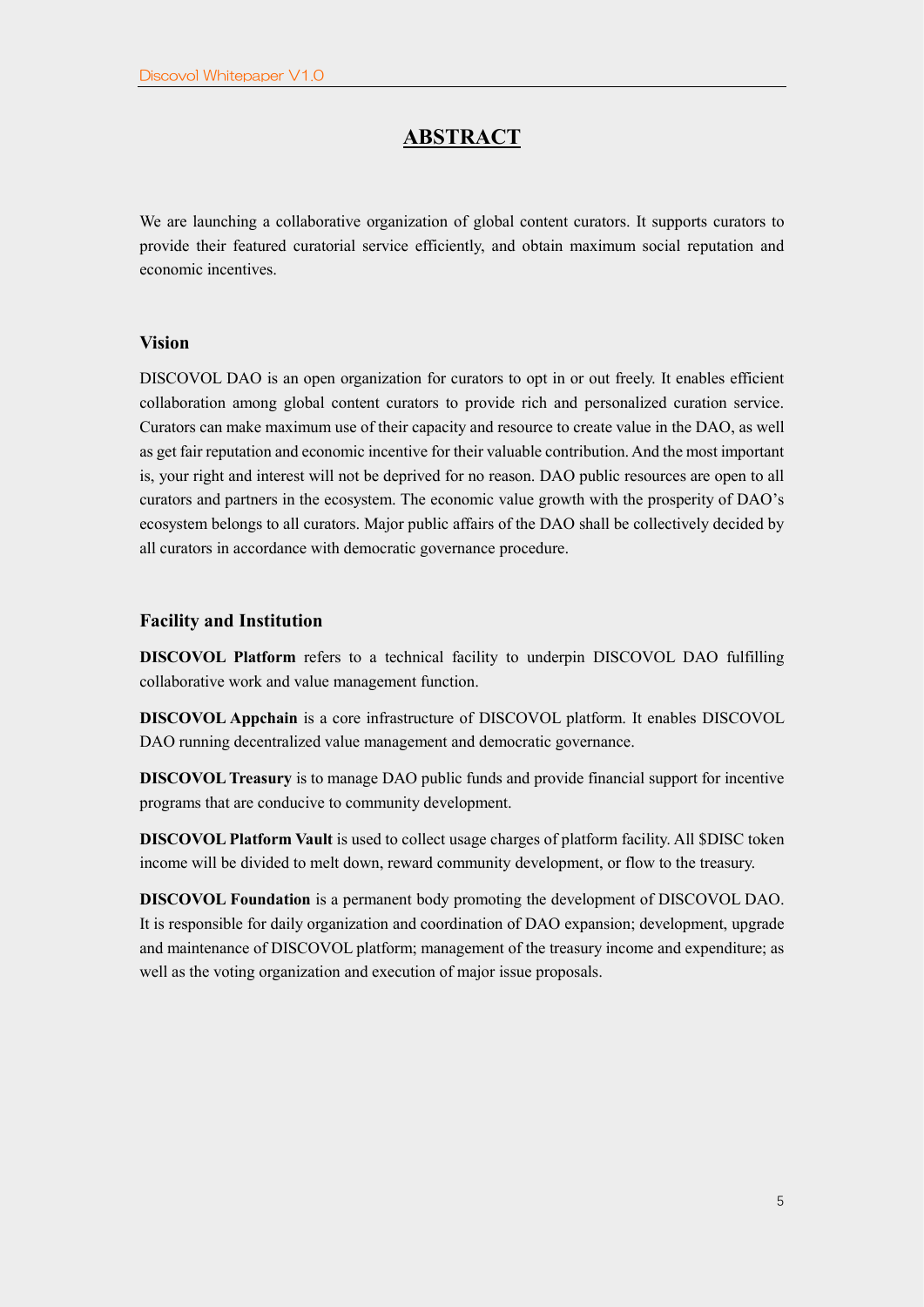# **DISCOVOL PLATFORM**

DISCOVOL platform is a technical facility serving DISCOVOL DAO. Global curators and other participants apply the platform to collaborate on high-quality content curation, connect with each other, and form an open collaborative ecosystem.

## **Main Function**

DISCOVOL platform will implement the following main functions step by step.

- 1) Create a high-quality content resource sharing and recommendation system among curators globally; facilitate curators to provide personalized curation service more efficiently.
- 2) Establish a "one-stop" curation display and distribution system to facilitate curators to acquire more subscribers.
- 3) Establish a curator metrics and a curatorial crowdsourcing system, facilitate curators to benefit from business partners.
- 4) Establish mini DAOs to support curators more efficient self-organized collaboration.

## **Framework**

DISCOVOL platform has two parts, collaboration platform and value management platform (picture as below).



The collaboration platform aims to promote efficient curation collaboration among curators and interest parties. It is developed based on mature internet technology, infrastructure and application product design in order to provide web 2.0-like user experience.

The value management platform supports security, trustless verification, holding and transfer of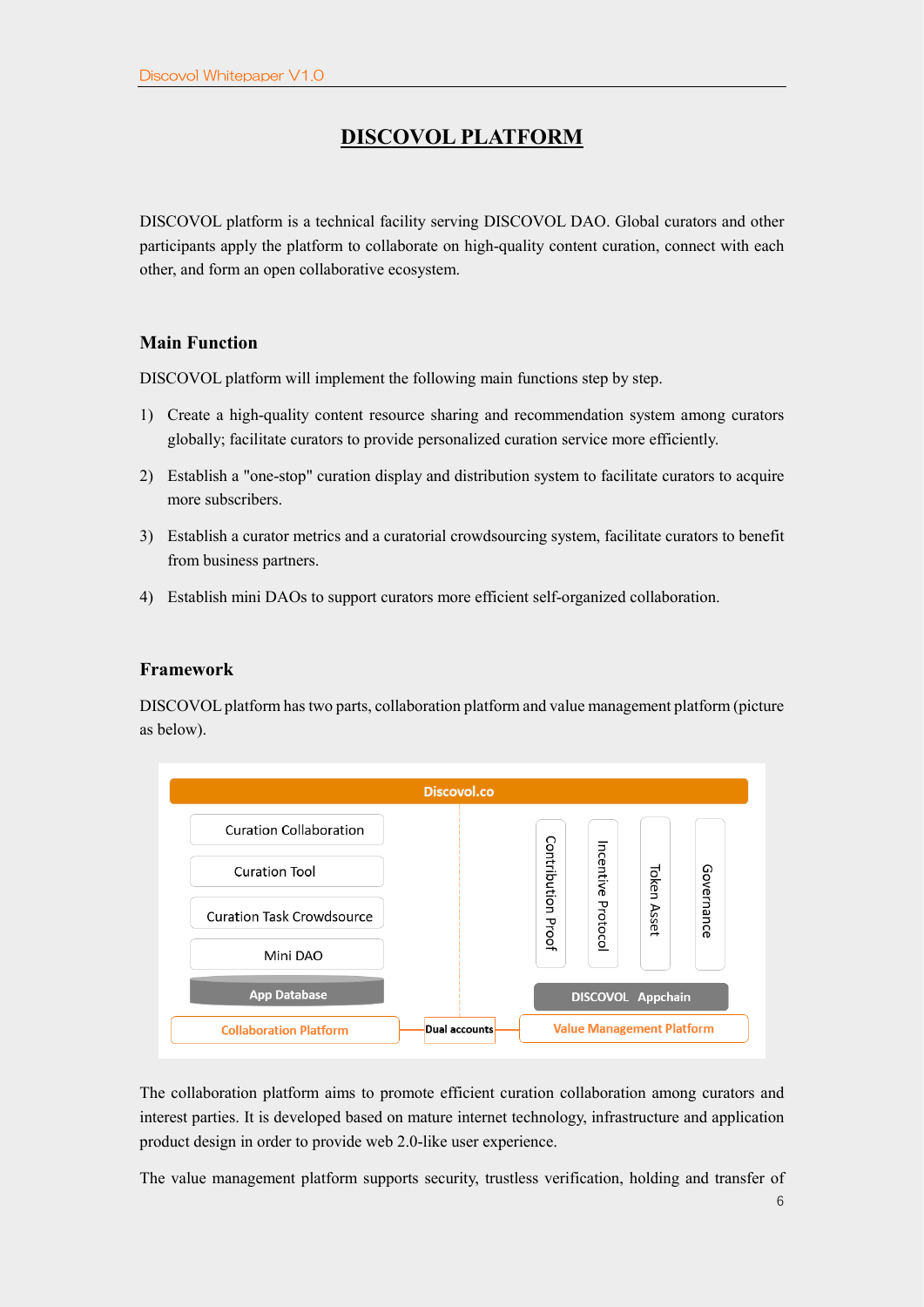valuable data asset, credit asset, and social asset generated in collaboration. It is developed based on blockchain technology, infrastructure and web 3.0 product design framework.

The users could bind their account ID on collaboration platform with their wallet on value management platform, switching freely between the two platforms. These two platforms are seamlessly connected and complementary to each other, providing users with valuable application and a good experience.

#### **Collaboration Platform**

The collaboration platform mainly supports two dimensions of curation work.

1) Curators efficiently collaborate to provide curation service.

Curators discover and share high-quality content and review on the platform. That helps everyone to build up featured curation list efficiently. Collaboration can be made among individuals or in a specialty group. When a curator's content is cited by others, the curator gets incentive from who cite the content in return.

2) Curators collaborate with creators, advertisers, and subscribers by providing curation service.

Curators provide high-quality content curation service to their subscribers via curation tools. Subscribers incentivize their favorite curators by subscript fee or viewing ads. If creators can attract more curators to recommend their content with incentives, they can touch more extensive audiences. Advertisers can launch a curator-specific ads campaign. On the other side, curators can choose to display ads fit for their subscribers.

According to the development goal of DISCOVOL platform, we give a top priority to the development of application functions that support collaboration among curators. As curators' network effect grows, multi-sided coordination application will be developed constantly. Curation service and incentive-related function will be ameliorated gradually.

#### **Value Management Platform**

DISCOVOL value management platform supports curators' contribution transformed into digital assets which can be managed and transacted.

We developed a Substrate-based application-specific blockchain, aka Appchain, to support these functions.

Value management platform supports the following functions:

- 1) Create a digital asset account, i.e. on-chain ID, for all curators.
- 2) Record curation contribution data on-chain.
- 3) Mint fungible token \$DISC which will be used for curation incentive and DAO resource use and transfer.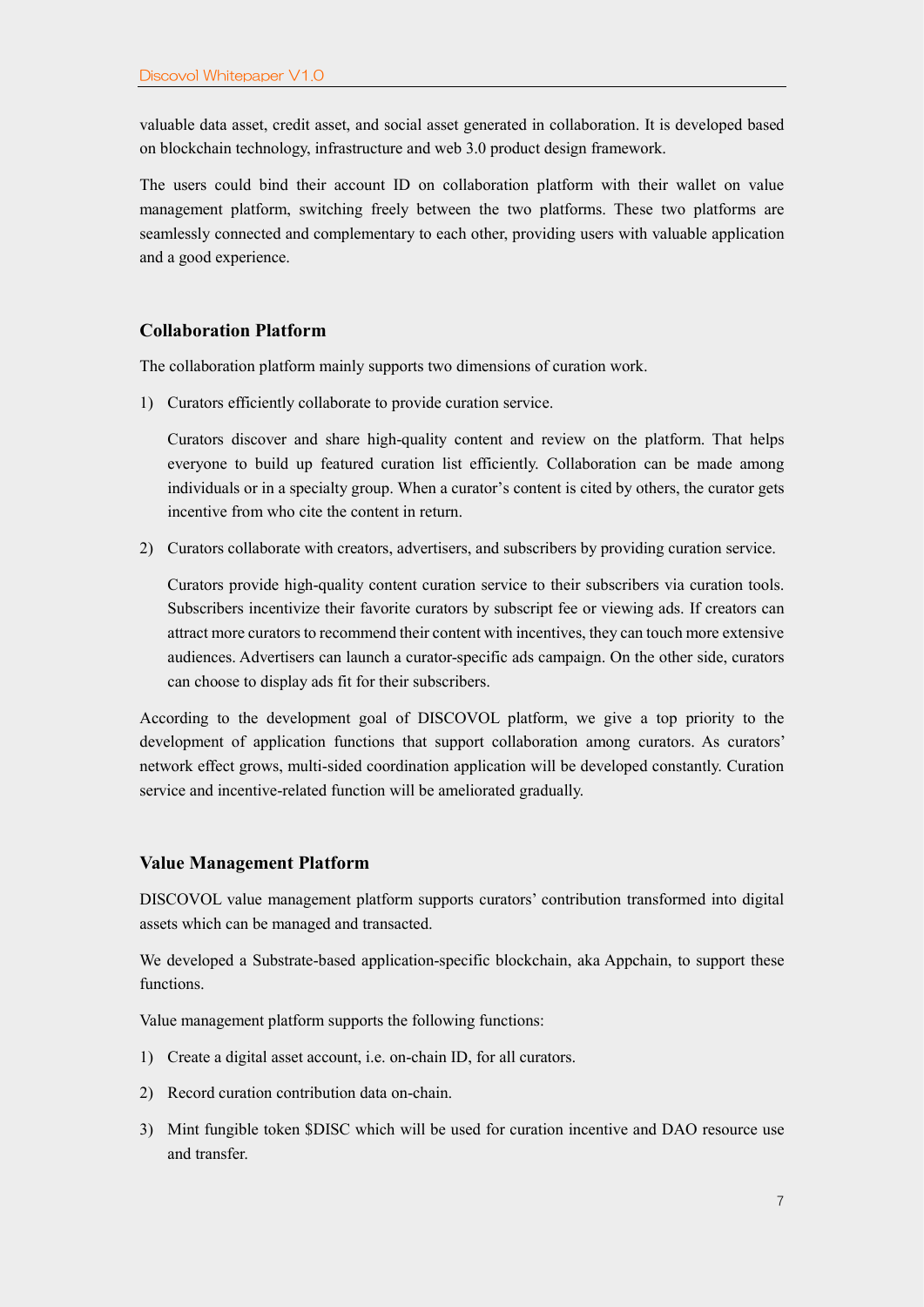- 4) Create non-transferrable token \$RIF signaling for reputation based on contribution data and transparent algorithm.
- 5) Mint NFTs representing special qualifications in the DAO, supporting conditional transfer.
- 6) Run self-enforcing incentive protocol, allocate rewards automatically.
- 7) Provide statistical analysis and calling interface of verifiable data on-chain.

Function extension on value management platform partially relies on Appchain upgrade, partially on making greater exploitation of applications on other blockchains.

#### **Identification Account**

On DISCOVOL everyone has two identification accounts, one on collaboration platform, the other on value management platform.

Register in DISCOVOL official webapp (*[https://discovol.co](https://discovol.co/)*), then get a collaboration platform account. Install Polkadot extension on browser, you can create an on-chain ID, i.e., wallet address. Since the Appchain is built on Substrate framework, Polkadot wallet is integrated on default.

These two accounts can be bound together in one-to-one way. Such a design will offer flexible and smooth user experience as well as enough security.

## **Digital Tokens**

DISCOVOL platform applies a dual-token system: \$DISC representing economic value of curation contribution, \$RIF for professional reputation of curators.

#### ⚫ **\$DISC Token**

\$DISC is a native token of DISCOVOL Appchain. It represents the right to use the infrastructure, public resources and services of DISCOVOL platform. It works as contribution incentive, a store of value and a medium of exchange in the ecosystem.

A certain amount of \$DISC needs to be paid when using curation service and content resource. Meanwhile the service provider who makes a valuable contribution will receive a certain amount of \$DISC as a reward.

#### ⚫ **\$RIF Token**

\$RIF, "Reputation Impact Factor", is a non-transferrable token signaling professional reputation of curators. \$RIF tokens are allocated to curators based on the contribution data on-chain periodically. \$RIF is the embodiment of contribution, reputation and influence power of curators. A certain proportion of \$RIF balance in an account will be slashed regularly to drive curators of constant contribution.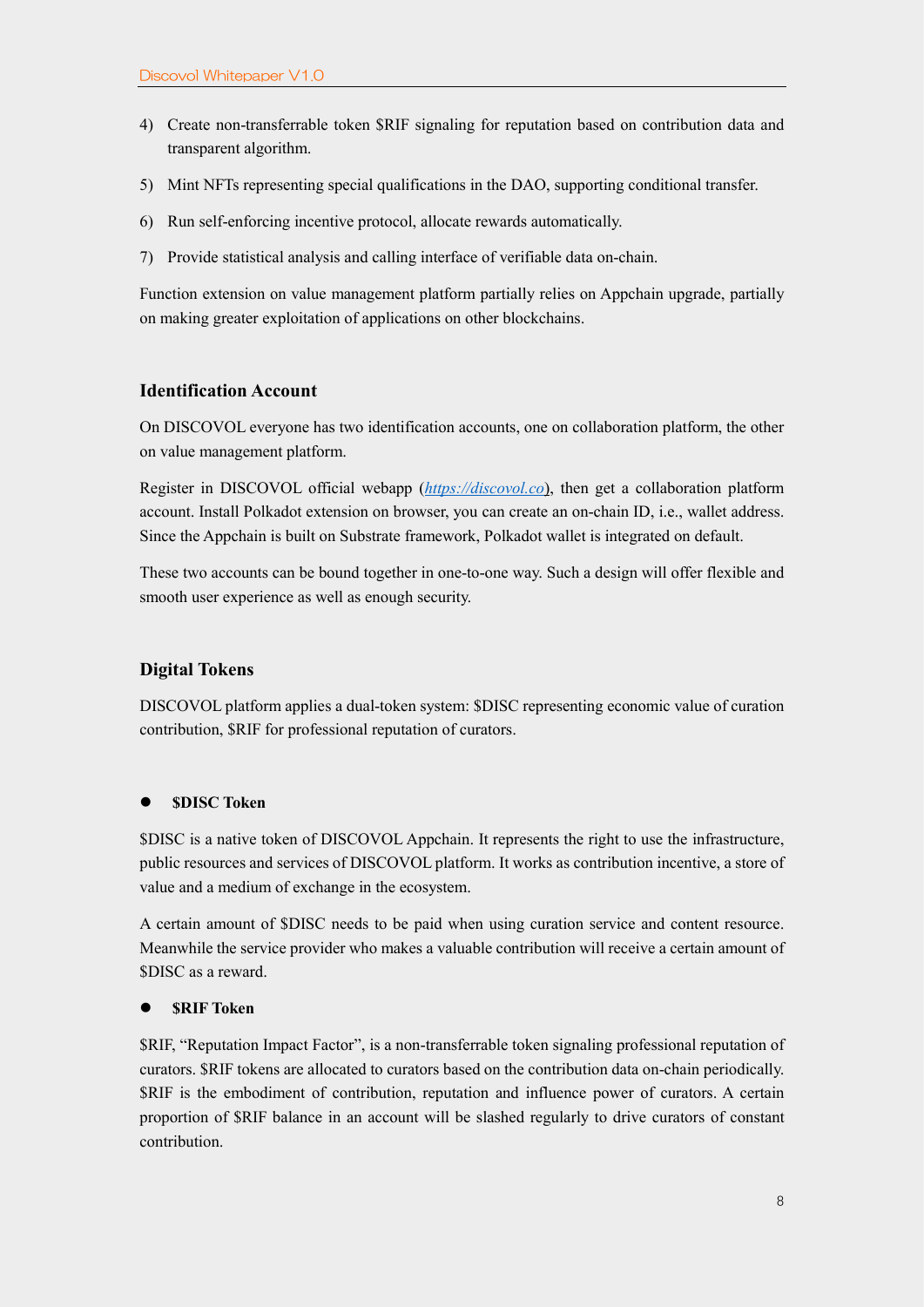## **Contribution Proof**

On DISCOVOL platform, content discovery and citation are regarded as core valuable contributions. If you discover some high-quality content with your expertise, and register its URL in on-chain database, you complete a content discovery. Other curators who like the content would cite it into their own curation list after adding some review, giving a score, and making a tag. Step further, they can recommend to more extensive audience by sharing curation list among their social network.

The activities of discovery, citation, and recommendation are recorded on collaboration platform and value management platform correspondingly.

Data on-chain is used for contribution proof and accounting economical and reputational incentives. The data is open to all curators.

#### ⚫ **Content Discovery**

If you find some high-quality content, you can input its URL into the discover box to check it registered or not.

| $\bigcirc$ DISCOVOL $\bigcup$ $\equiv$ Discover                                                          | Enalish | $\overline{\mathbb{V}}$ | A DCOIN |
|----------------------------------------------------------------------------------------------------------|---------|-------------------------|---------|
| Input the URL of a content to register as a discoverer & a curator (begins with "http://" or "https://") |         |                         | u.      |

If not, you are able to be the discoverer by registering the content URL on-chain. You need to pay a certain number of \$DISC to platform vault as registration fee. This process enables confirmation of on-chain ID and record of data submission address and time. The following data will also be recorded as transaction note:

- The content URL
- Hash of the content URL

One hash corresponds to one and only discoverer. The hash is the content identifier on DISCOVOL platform. The hash data structure is introduced to expand the "content" form of webpage to a wider form, which reserves an expansion space.

Once a content URL is registered, the data on-chain is permanently stored and cannot be tampered with. A content discoverer is the exclusive beneficiary to incurred citation and recommendation incentives on DISCOVOL platform.

#### ⚫ **Citation and Recommendation**

On collaboration platform curators have their own personal homepage. They can follow one another or join in a group to communicate.

If you find a discovered content good enough to your curation list, you can cite it by giving a score, editing abstract and review, choosing tags for it. Then you can recommend it to your subscribers or share in a group. When anyone else finds it helpful and cites it from your curation list, you will get incurred economical and reputational incentives.

The data of citation and recommendation are also recorded on collaboration platform and value management platform correspondingly.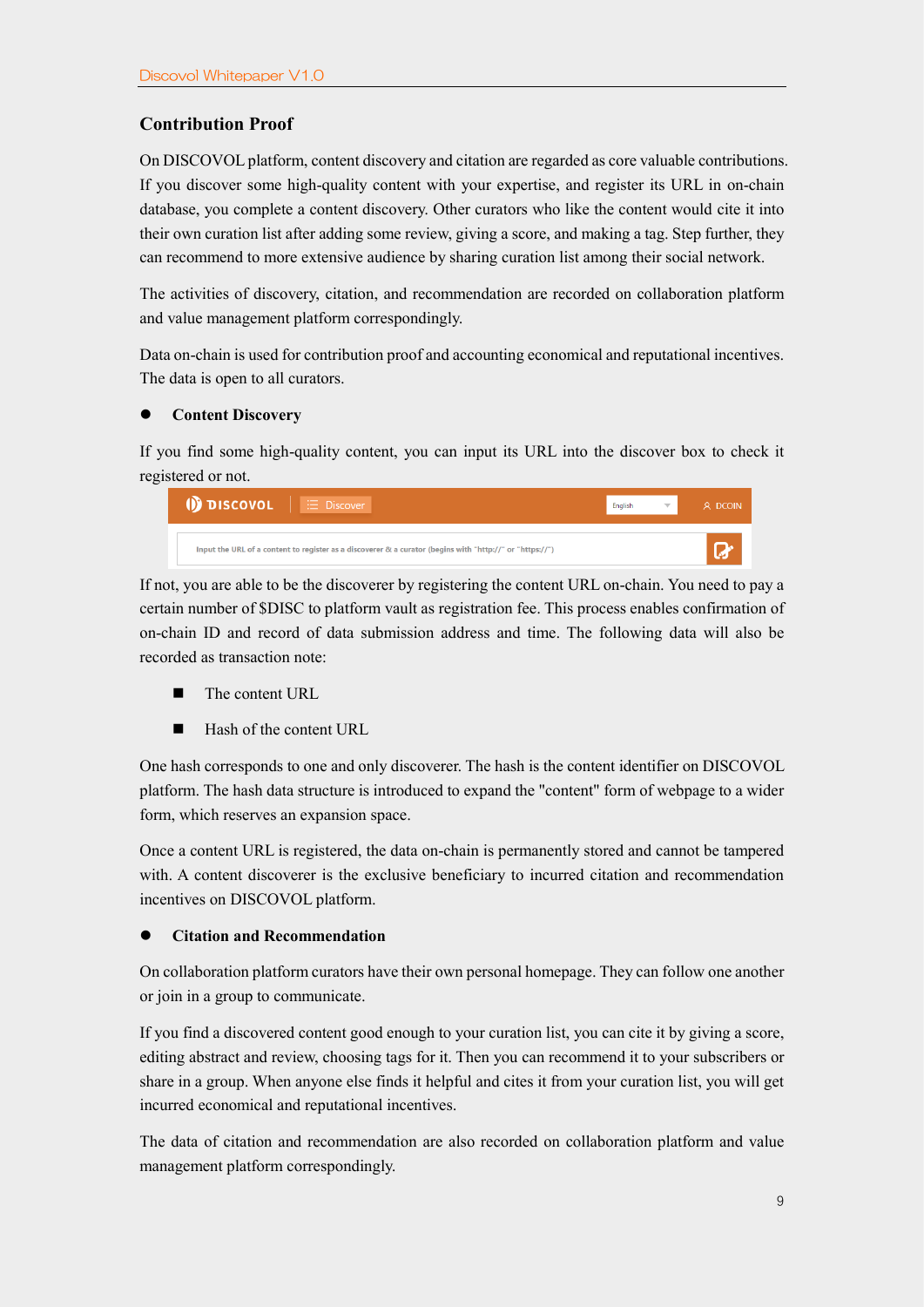Citation activity also needs to pay a small amount of \$DISC in the light of the score you give. Besides the wallet address, time, and \$DISC amount, following data will be stored on-chain as transaction note.

- Hash of the content cited.
- The wallet address of previous curator from whom the content is cited. If no previous curator, the wallet address can be null.

The data of citation and recommendation demonstrates,

- 1) the value of high-quality content.
- 2) the contribution of the content discoverer.
- 3) the contribution of previous curator who cite and recommend.

The data of citation and recommendation is the most valuable data on DISCOVOL platform. The data is used for

- a) the endorsement of high-quality content value;
- b) the basis for quantifying contribution of curators;
- c) the evidence of curator's specialty and reputation;
- d) depicting social influence network of curators.

Citing a content to your curation list per se is a contribution proof for the content discoverer and the previous curator. After citation, you can share your own curation list through distribution tools. And the citation from others will give you a contribution proof, then you can get economic and reputational rewards.

#### **Curation Collaboration Incentives**

On DISCOVOL platform curators who discover or curate high-quality content will get \$DISC and \$RIF incentives.

#### ⚫ **\$DISC Incentive**

Curators pay 10 \$DISC as registration fee when they discover a high-quality content and register the content URL on-chain. All content registration fee goes to the platform vault redeeming for usage of platform facilities.

Curators pay 1-1.5 \$DISC in the light of the score (5-10) they give when they cite a content to their own curation list. The citation fee is allocated as below,

- $\geq 40\%$  to the wallet of the content discoverer.
- $\geq 40\%$  to the wallet of the previous curator who cite the content. (if null, this part goes to the platform vault.)
- $\geq 20\%$  to the platform vault.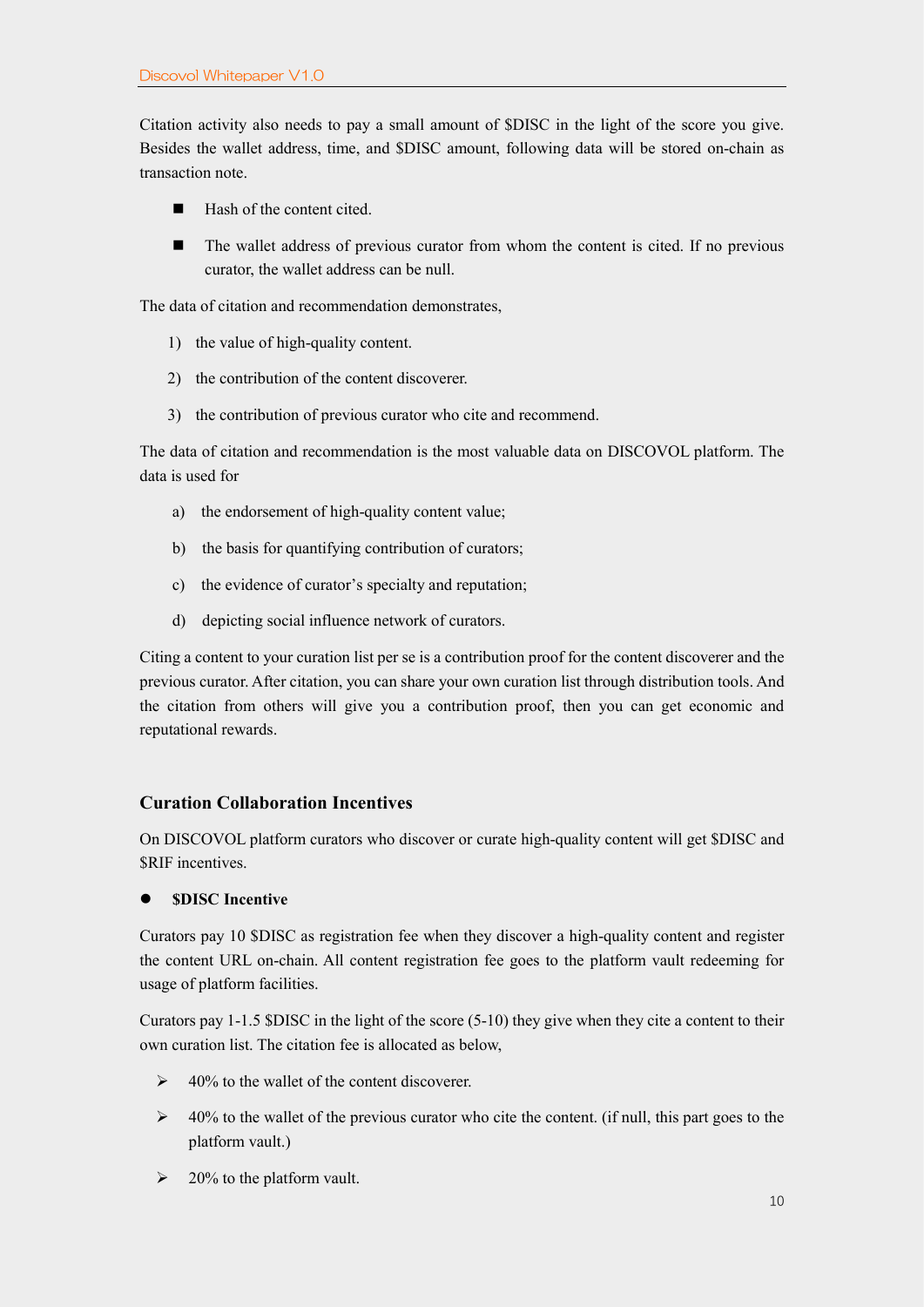Content discovery and citation all bear a certain cost of \$DISC. Curators need to trade off if they can attract more curators to cite and more audiences to cover the cost. This mechanism could preempt low-quality content and spams effectively. Novel and special high-quality content is more likely to bring curators higher revenue. This design will push curators to continuously filter and discover high-quality content, and create value for subscribers through curation service.

#### **\$RIF Incentive**

The amount of \$RIF token is calculated off-chain based on citation data and transparent algorithm. \$RIF balance of curators is updated and registered on-chain weekly. The rules are as below.

- 1) Each citation gives the content discoverer 1 \$RIF.
- 2) Each citation gives the previous curator 1 \$RIF.
- 3) 98% (round-up) of \$RIF balance of last period is added to the current period.
- 4) \$RIF balance of the current period equals to the sum of above items 1-3.

\$RIF represents how much the high-quality content recommended by the curator is recognized by the DAO, and reflects the curator's ability to select high-quality content and influence in the DAO. It will help curators attract more attention, also provide curators verifiable endorsement when working with subscribers, creators and advertisers.

\$RIF balance is periodically slashed in order to encourage curator continuation contribution. This mechanism will establish a delicate balance between first-mover advantage and consistent contribution.

#### ⚫ **DIO Incentive**

On DISCOVOL webapp, anyone can freely browse curators' content recommendation info, such as abstract, review, score, \$RIF, citation chain, etc.

If you want to check the original content, you need to pay a small amount of \$DISC to unlock the URL. For better user experience, DIO is used as web 2.0 account equivalents to \$DISC for a small payment.

100 DIO in web 2.0 account corresponds to 1 \$DISC in web 3.0 wallet. In Wallet of personal center, there is an exchange function between DIO and \$DISC.

| D DISCOVOL<br>注                                    | A DCOIN<br>English<br>$\overline{\mathbf{v}}$    |  |  |  |  |
|----------------------------------------------------|--------------------------------------------------|--|--|--|--|
| <b>Wallet</b>                                      |                                                  |  |  |  |  |
| $^{\circledR}$<br>Dio Jar<br><b>\$DISC Account</b> |                                                  |  |  |  |  |
| Balance: 900 Dio                                   | $Do \rightarrow $DISC$<br>$Do \leftarrow$ \$DISC |  |  |  |  |

To view the original content, audience needs to pay 20 DIO to unlock the URL. This pricing mechanism could be adjusted by governance voting.

This content unlock fee goes to,

 $\geq 40\%$  to the account of the content discoverer.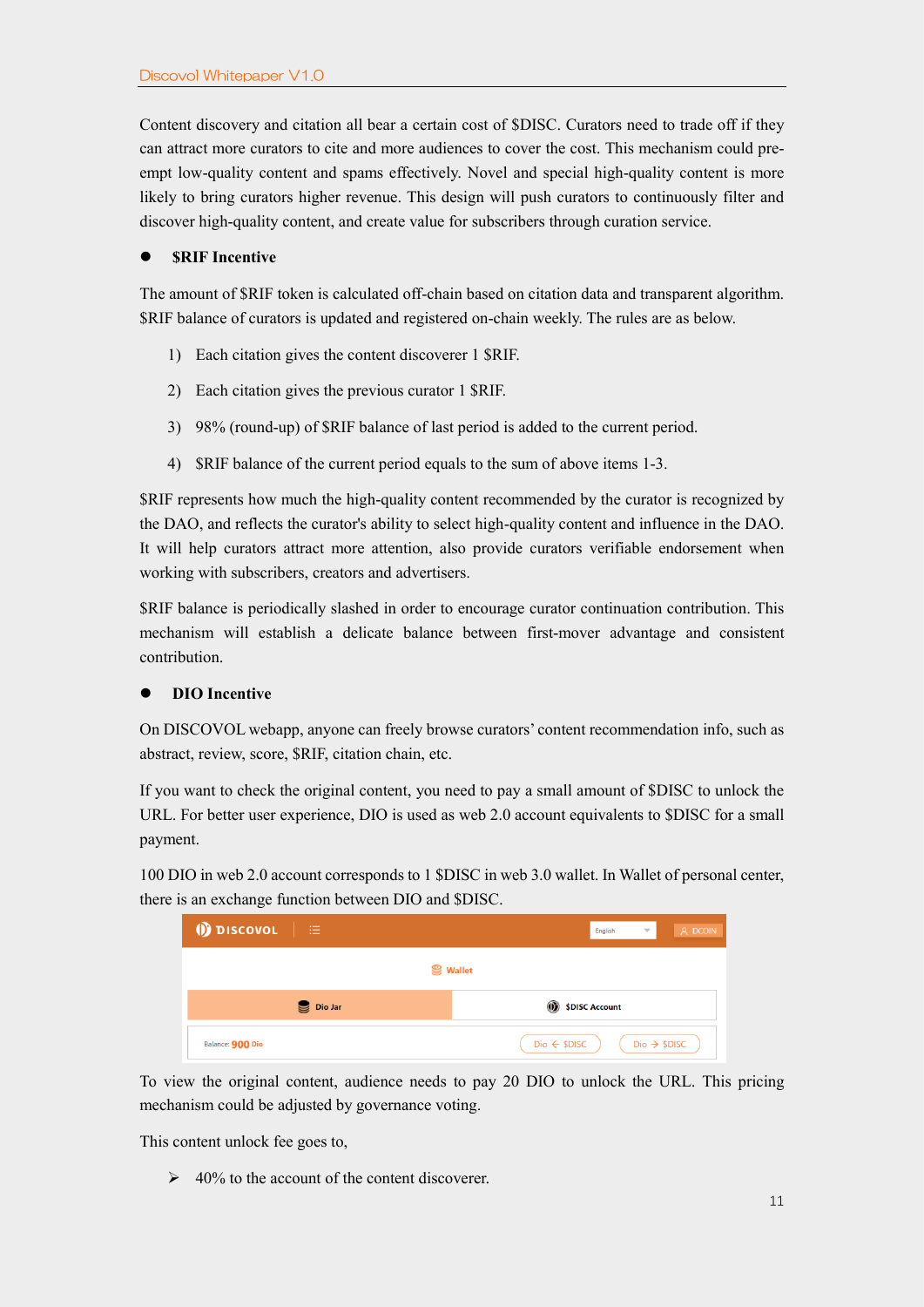- $\geq 40\%$  to the account of the content curator.
- $\geq 20\%$  to the platform vault.

Considering that existing blockchain wallets usually have bad user experience, small payment by DIO is much friendly to real world users. When they are attracted to high-quality content curation service, they are more likely to accept web 3.0 concept and practice.

It is a principle of DISCOVOL ecosystem that users give incentive to service providers. At the same time, the collaboration platform will provide more flexible unlock settings, including:

- $\Diamond$  Curators could pay for audiences to extend their influence powder.
- $\Diamond$  Discoverers and interest parties could pay for audiences of some curators selectively to attract more views and citations.
- $\Diamond$  A curator could pay for audiences of other curators in ads way to get more citations.
- $\Diamond$  DISCOVOL promotion fund will offer new users a certain amount of DIO to enjoy curation service free.

At least 40% of DIO rewards the curator who provides the content curation service. This forms a pay-for-effect incentive for curators' citation and recommendation. It not only effectively promotes active high-quality content citation among curators, but also prevents curators from recommending low-quality content for rewards.

## **DAO Expansion Incentive**

As a decentralized curation collaborative organization, it is the top priority to encourage the engagement of curators as many as possible. DISCOVOL platform provides lifetime incentive for curators who invite and guide new members.

When curators accumulate a certain number of \$RIF, they will get invitation code to invite new prospective curators. Once the invitee completes registration on DISCOVOL, the inviter and invitee relationship will be recorded on-chain. This invitation relationship stored on-chain is an important reference for curator's influence. The invitation relationship will also serve as an important factor for curators to enjoy the long-term rights of the platform vault income allocation.

DISCOVOL promotion fund will airdrop \$DISC tokens as scheduled to the inviter and the invitee based on the relationship stored on-chain as one-time incentive.

A certain proportion of the platform vault income will reward inviters as long-term incentive. The detail is as below.

- 1) In a statistical period, curators with more than 25 \$RIF are qualified for long-term incentive.
- 2) In a statistical period, the contribution value of an inviter equals to the sum of the inviter's \$RIF and all his or her invitees' \$RIF.
- 3) The inviter can get incentive of \$DISC calculated by the formula "(personal contribution value/whole contribution value) X the current period \$DISC allocated".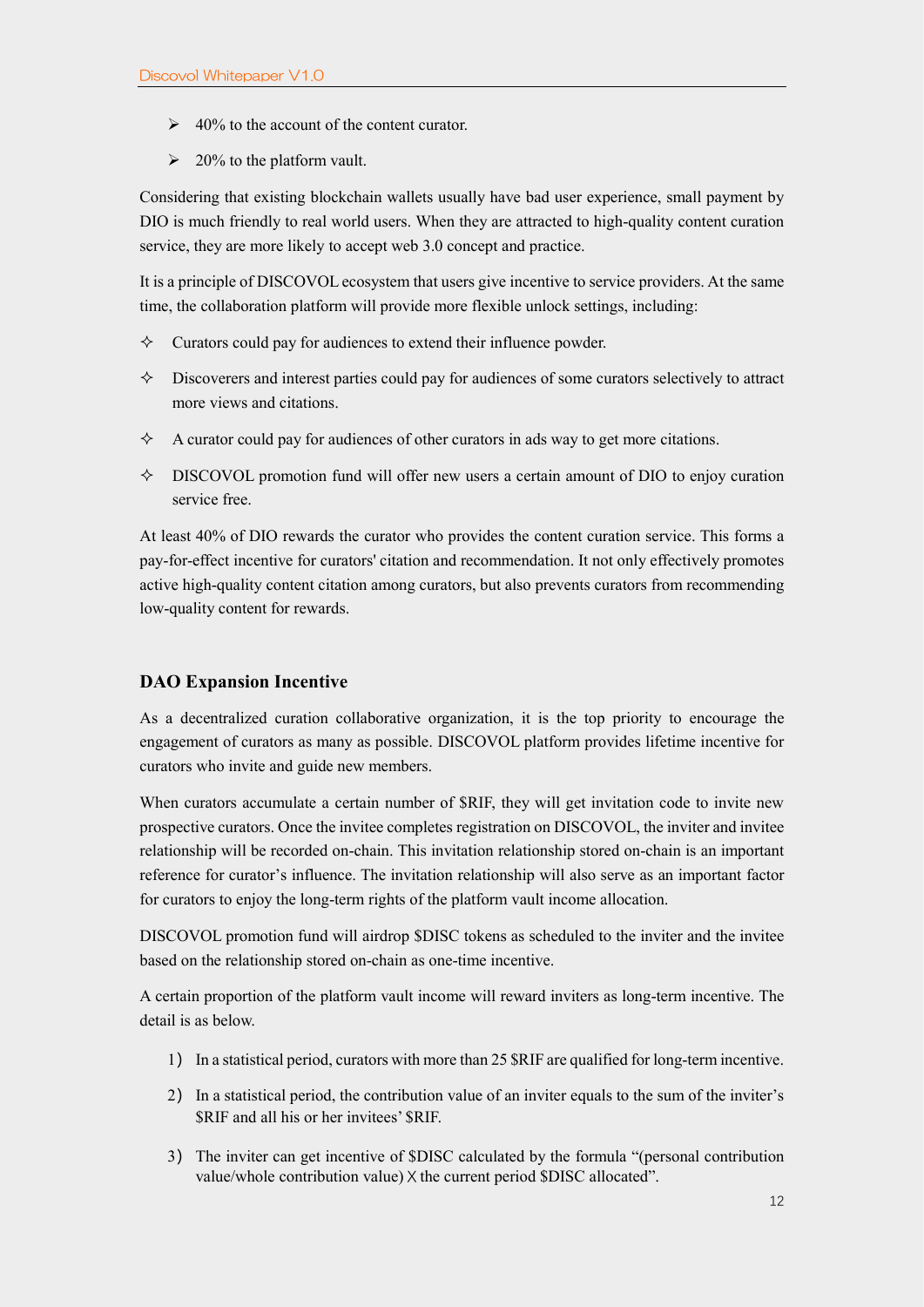4) If the current period \$DISC is less than 10, no incentive is distributed.

## **Curation Tool**

DISCOVOL will cooperate with global third-party developers and subscription agents to provide curators with "one-stop" service such as display or distribution tool, and subscription management.

Curators can present and distribute their curation list among different social Apps by third-party tools. Curators pay a certain amount of \$DISC as a tool royalty which is allocated between the platform vault and third-party developers according to the agreed proportion.

Those curation tools will take \$DISC as a medium of exchange. Subscribers could pay \$DISC as subscription fee, or subscription agent pays \$DISC on behalf.

Third-party developers or subscription agents need to pledge a certain amount of \$DISC in DISCOVOL platform vault to obtain the qualification to provide value-add service. Qualified partners will get a cut of service fee according to the protocol.

#### **Curation Task Crowdsourcing**

DISCOVOL platform supports two types of curation task crowdsourcing.

- 1) Subscribers or their agents with specific content needs can create a curation task and invite curators to recommend high-quality content. After a selection process, the selected high-quality content can get task rewards.
- 2) Interest parties who want to push specific content to target subscribers can create a content distribution task, invite curators to add a specific content to their curation list, and recommend it to subscribers through curation tools.

DISCOVOL platform supports curator on-chain data analyzing function. Through the analysis of curator data, curation task issuers could know a curator' content preference, selection ability, reputation, social influence, number of subscribers and other related information. Then they can build a whitelist of curators fit for their own task.

Crowdsourcing task issuers need to pledge a certain amount of \$DISC in the platform vault to establish a task. They will set the relevant terms of the task and task-fulfilled conditions, and send invitation to curators in the whitelist.

Curators need to stake a certain amount of \$DISC as a deposit for undertaking crowdsourcing task. When the number of curators who undertake the task meets the preset condition, the crowdsourcing task officially starts out; if the launching condition is not met within a certain period, curators can withdraw their deposits.

After a curator completes the task as scheduled, according to contribution data and preset incentive smart contract, the curator can claim task bonus and withdraw the deposit.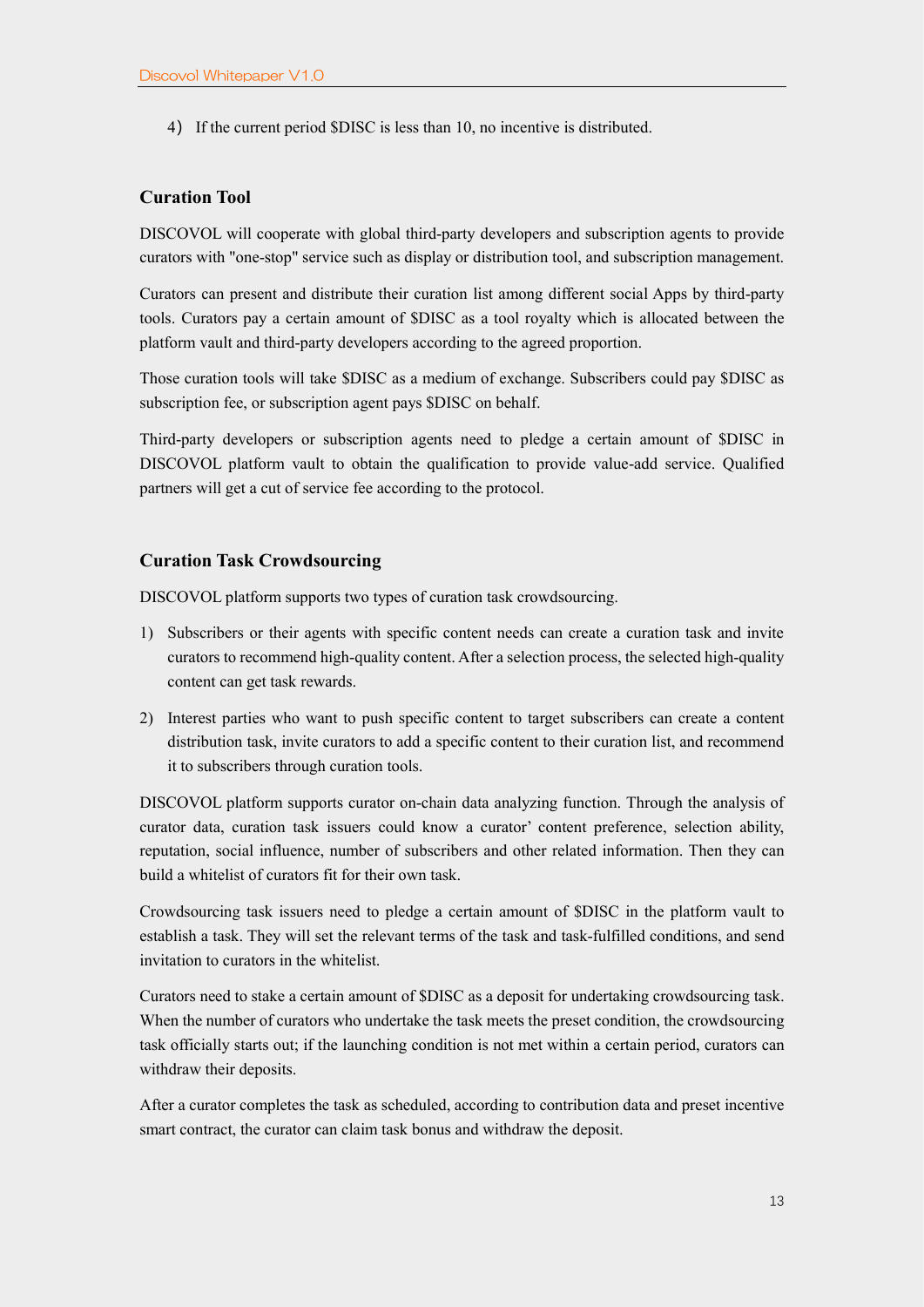## **Mini DAO**

DISCOVOL platform will develop the functions to support mini DAOs forming by like-minded folks.

Mini DAOs will have the following facilities and functions.

- 1) Establish mini DAO treasury to provide funds for its long-term development.
- 2) Custom membership management. Each min DAO can set its rules for membership application.
- 3) Custom pricing for curation activities within the mini DAO.
- 4) Mint NFTs for members who acquire some privilege.
- 5) Vote high-quality content list and award the winners.
- 6) Establish own-branded curation service based on the list content.
- 7) Based on the number of times a curator is cited by members of the mini DAO, the \$RIF value representing their special contribution to the mini DAO is displayed as the basis of getting special rights or rewards in the mini DAO.
- 8) Provide analysis tool of contribution data for mini DAOs; support mini DAOs staking \$DISC from its treasury to undertake crowdsourcing task collectively. According to mini DAO's contract, a part of the task bonus goes to the mini DAO treasury as revenue.
- 9) Pool \$DISC within a mini DAO to trade with other project' token or NFT, involve in promotion of those projects. Repaid value could be distributed amongst the mini DAO members.
- 10) Custom distribution of mini DAO treasury income.
- 11) Set mini DAO development incentive, reward members based on their contribution of invitation and collaboration for the group.
- 12) Set their own governance voting procedure.

Encouraging like-minded curators to establish mini DAOs and exploring different self-organizing operation modes, is an important factor to promote the construction of a decentralized autonomous organization.

## **DISCOVOL Appchain**

DISCOVOL platform is designed to support collaboration of millions of curators. Each bit of valuable contribution, such as discovery or citation, will be stored on blockchain as verifiable data. There will be tremendous on-chain data to support a complex business logic. DISCOVOL platform needs its blockchain infrastructure to be of high performance and low cost, and upgradeable.

Building a dApp based on smart contract on existing lay 1 blockchain cannot meet the requirements. That's why we prefer building our platform on Substrate-based Appchain.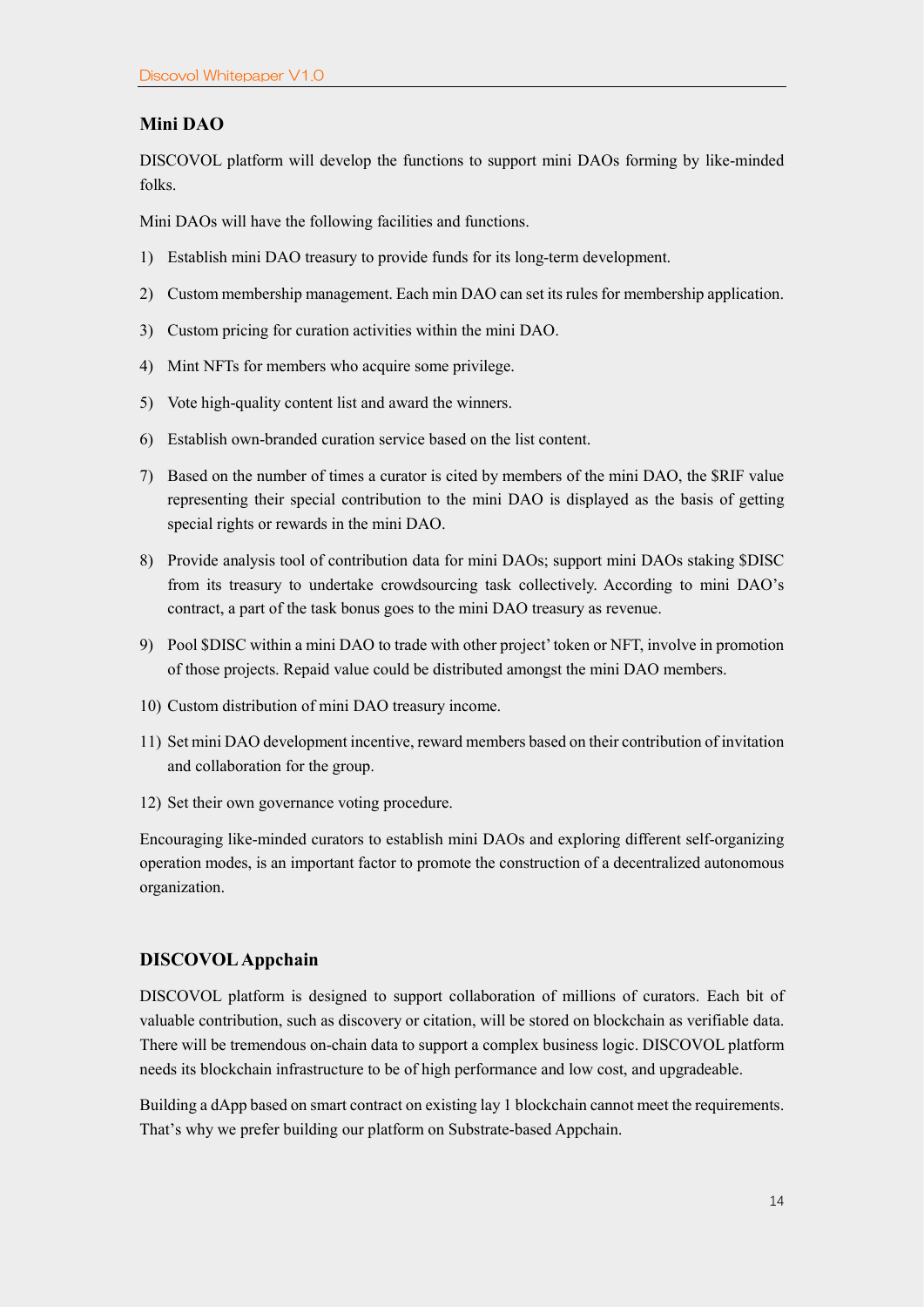

DISCOVOL will apply leased POS provided by Octopus Network to launch mainnet. A proportion of pre-mined \$DISC will be wrapped as NEP141 standard fungible token and they also can go back to DISCOVOL Appchain via Octopus bridge. The NEP141 standard \$DISC token can be traded on DeFi of Near Protocol.

DISCOVOL will give priority to cooperation with Web3 applications in Near ecosystem, to enrich services and functions of our platform. Through cross-chain service provided by Octopus Network, furthermore, DISCOVOL will cooperate with more blockchain ecosystems.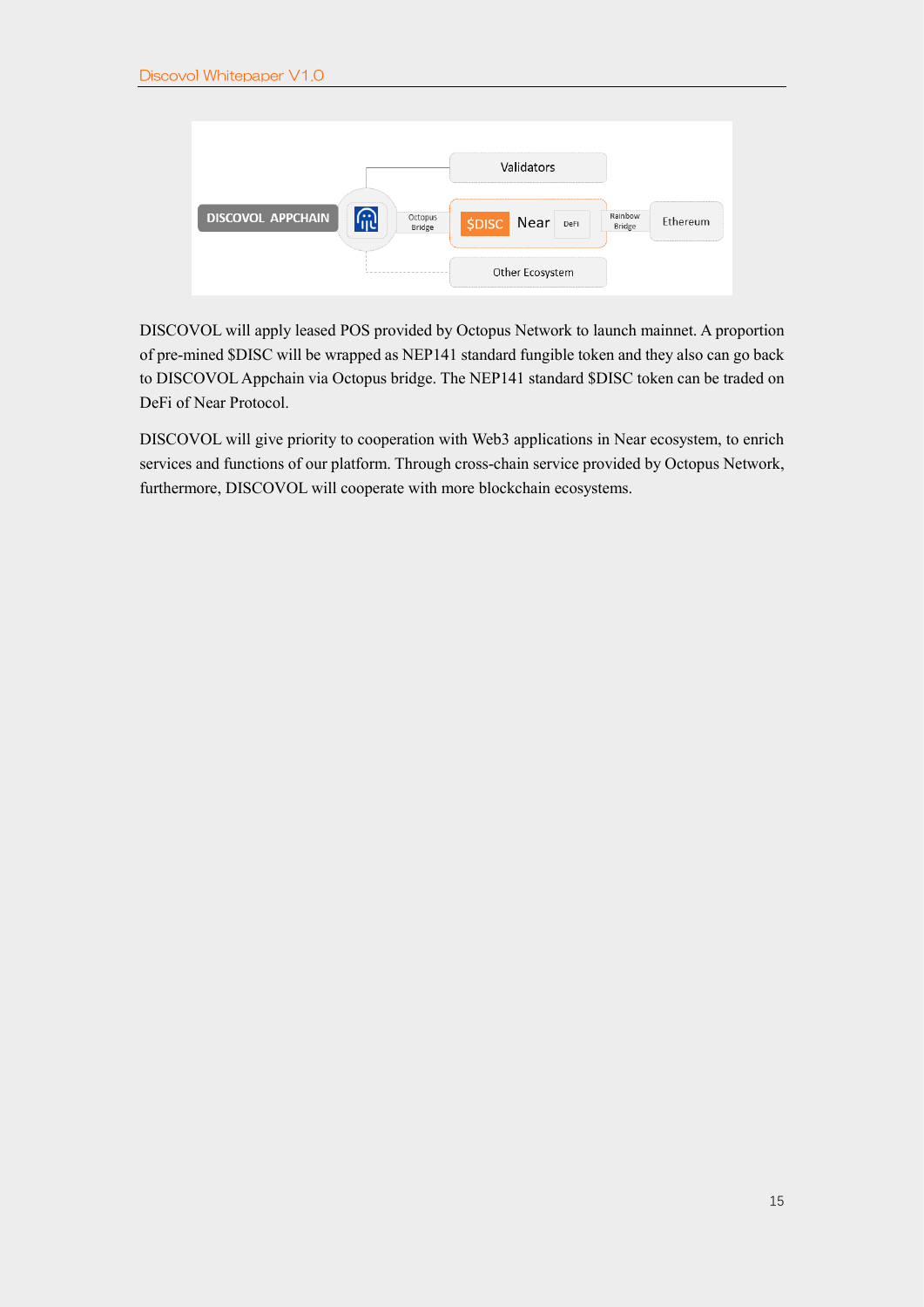# **TOKEN ECONOMY**

Curators are the protagonists of DISCOVOL DAO. They autonomously collaborate to discover high-quality content, cite and recommend their favorite with scorings and reviews, and provide valuable curation services to subscribers and content promoters.

## **\$DISC Token**

\$DISC represents the right to use valuable services provided by participants of DISCOVOL DAO. \$DISC is a unit of account and a store of value for the contribution of participants who engage in economic activities of DAO. \$DISC is also a medium of value transfer when services are consumed.

#### ■ **Core Utility Scenario**

Participants can get \$DISC by the following contributions.

- 1) Develop and maintain DISCOVOL platform facility.
- 2) Promote DAO expansion, organize and serve new users.
- 3) As a curator, high-quality content you discovered is cited or unlocked by others.
- 4) As a curator, you provide curation service to subscribers and content promoters.

\$DISC is to use at the following situations.

- 1) Subscribers unlock the content URL by paying service fee.
- 2) Content promoters pay for content distribution service provided by curators.
- 3) Curators complete content discovery, or cite a discovered content to their own curation list.
- 4) Participants use facilities or tools of DISCOVOL platform.
- 5) The platform is developed and maintained by developers.

◼ **Extensive Utility Scenario**

\$DISC could be used as staking for some economic activities and governance of DISCOVOL DAO.

- 1) Crowdsourcing task issuer needs to stake \$DISC enough for rewards. On the other side, task taker needs to stake \$DISC to get qualification.
- 2) Content-distributing tool developers and subscription agencies need to stake \$DISC for qualification of providing value-add service to the platform.
- 3) A mini DAO needs to stake \$DISC as the deposit to make good use of functions authorized by the platform.
- 4) \$DISC holders need to stake \$DISC to engage in governance voting of DAO or a mini DAO.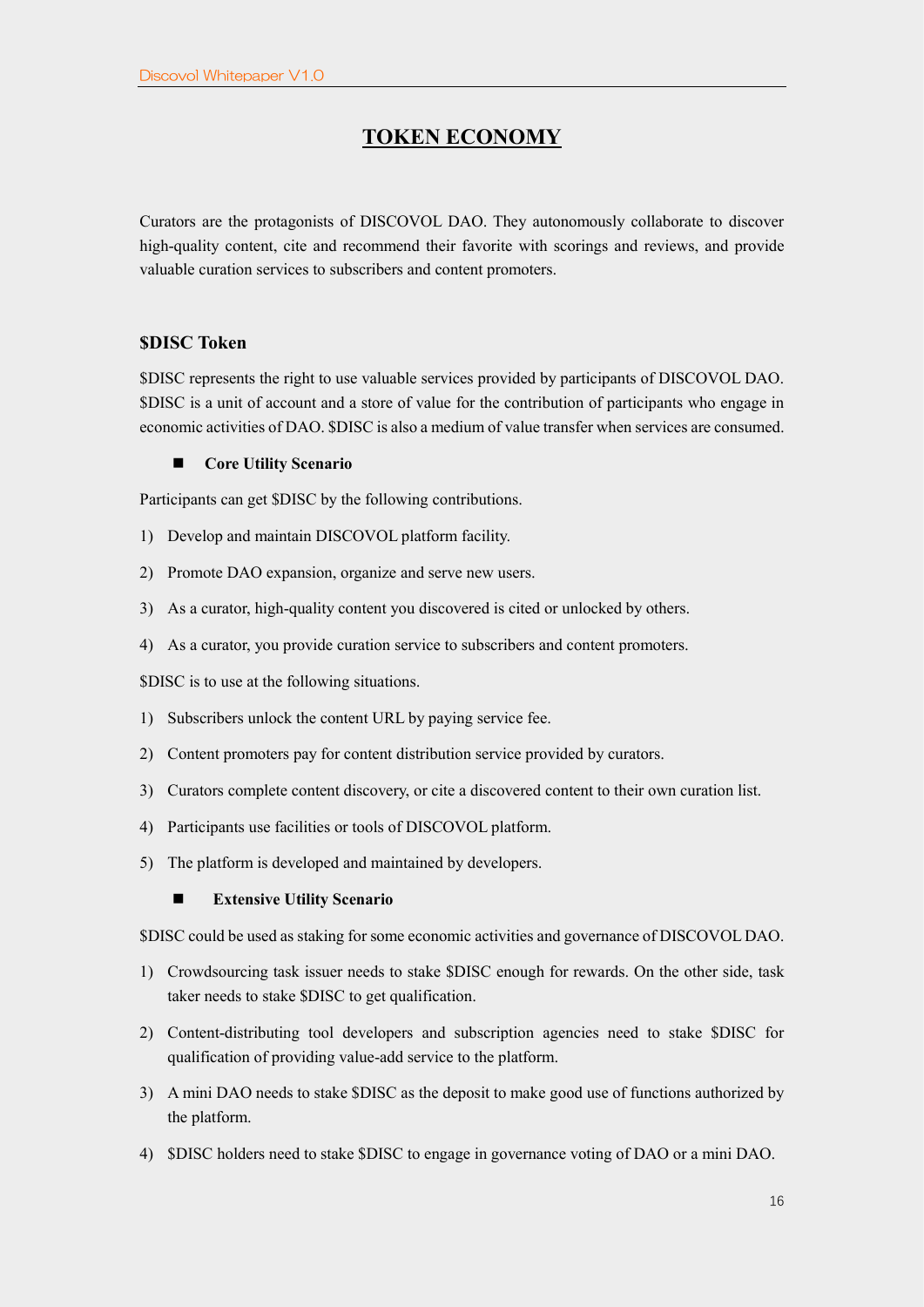Curators of DISCOVOL DAO have strong capability of content-distributing and promoting. Content creators, PR publishers, advertisers, community operators, and marketing agencies are demanders of curation service. For them, \$DISC is equivalent to a marketing promotion resource that can be used at any time. And they are more likely to be \$DISC long-term holders.

DISCOVOL DAO will promote the exchange of \$DISC for services, products, memberships, consumption points, digital tokens, etc., of the curation service demander. It will help expand the utility scenarios of \$DISC and enhance the use value.

#### **\$DISC Distribution**

The total supply of \$DISC is 1 billion: 90% is pre-mined, 10% (20 million per year) for 5-year validator reward.



The diagram of 1 billion \$DISC distribution is as below.

30% of pre-mined \$DISC will be allocated to core team and early investors.

- $\div$  18% to core team and angels, 3-year linear vesting.
- $\div$  12% to seed round and strategic investors, 1-year linear vesting.

60% of pre-mined \$DISC will be allocated to DISCOVOL Treasury and used for the platform development and maintenance, community operation, and marketing promotion.

- $\div$  10% will be released directly to support liquidity and cold start incentive.
- $\div$  50% will be released linearly in 3 years for DAO long-term development incentive.
	- 10% subsidize curators to discover high-quality content.
	- 10% reward inviters to expand curator group.
	- 10% set crowdsourcing tasks for public-benefit content distribution.
	- 10% invest the treasury of mini DAOs as start-up capital.
	- 10% reward developers and community service providers.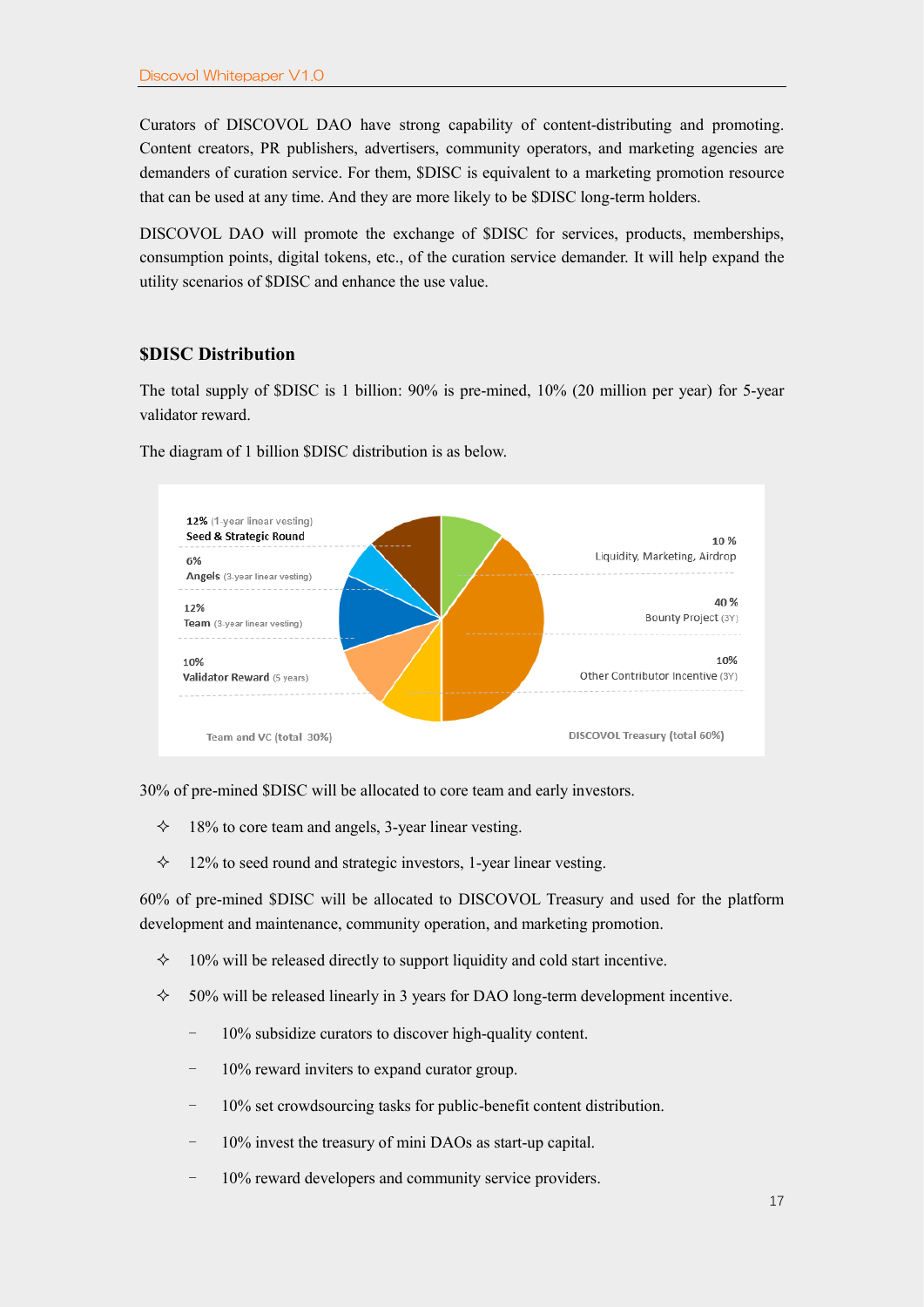The circulating supply of \$DISC is shown as below.



## **\$DISC Flow**

The diagram below describes how \$DISC flows in DISCOVOL ecosystem.



Most of pre-mined \$DISC flow to DISCOVOL treasury and provide incentive to curators, developers, inviters, and other service providers who make valuable contributions for DAO development.

Subscribers and content promotion demanders need to pay curators \$DISC to get curation service. They can get \$DISC by trading or exchanging with their product or service. Increasing demand on \$DISC will benefit all \$DISC holders.

A curator needs to pay \$DISC for citation of previous curator's content.

Curators also need to pay \$DISC for using facilities and tools of the platform. Excluding the part for third-party developers, all platform facility usage fee goes into the platform vault. 40% of usage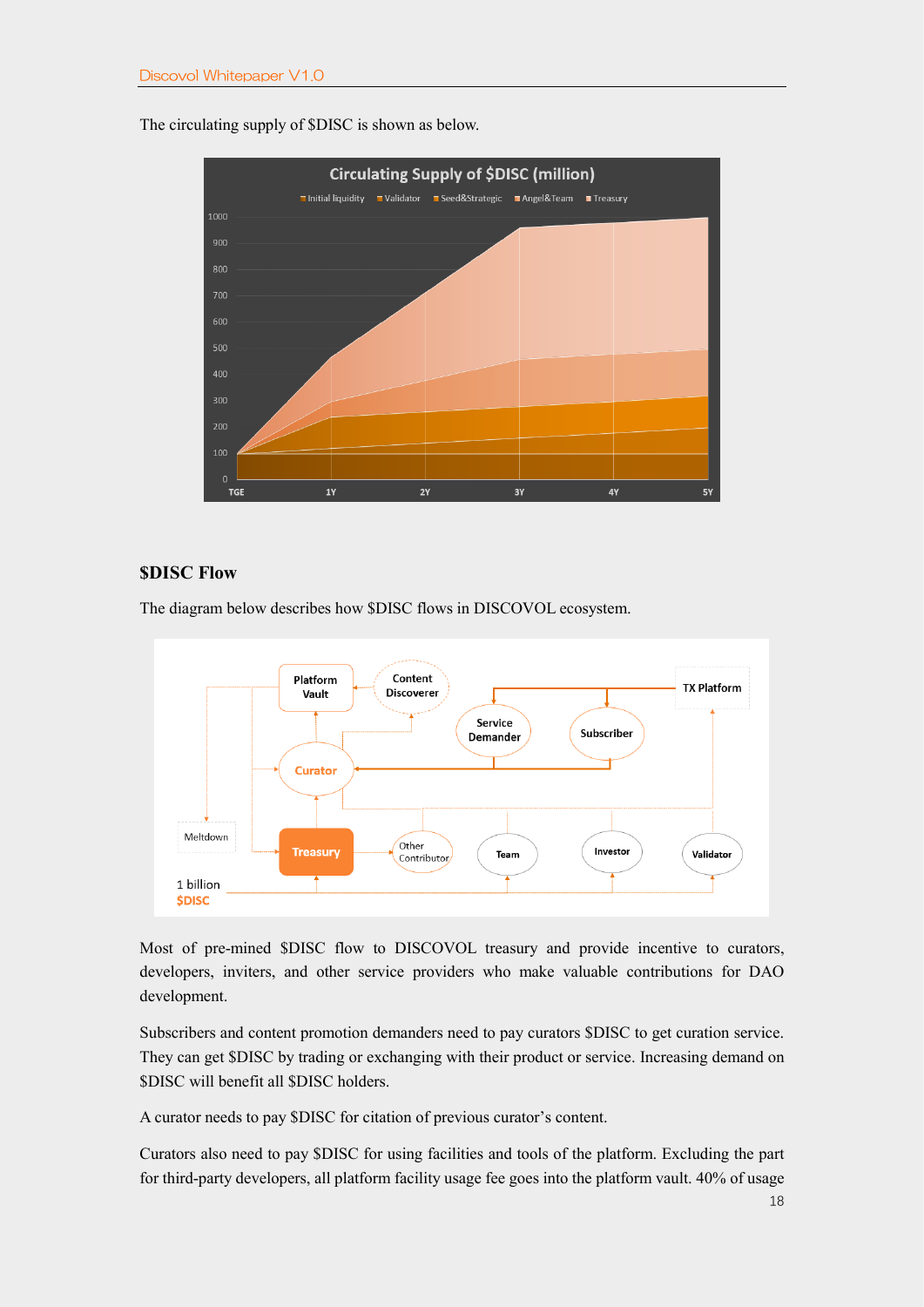fee is meltdown; 30% is rewarded to the curator according to the incentive plan; 30% goes to DISCOVOL treasury.

\$DISC holders and demanders can trade \$DISC at exchanges.

## **\$DISC Deflationary Expectation**

900 million of \$DISC are pre-mined; 20 million per year is to incentivize validators for the security of DISCOVOL Appchain.

40% of facility usage fee in the platform vault will be meltdown regularly. When the annual revenue of platform vault reaches more than 50 million \$DISC, the number of melted \$DISC per year will be greater than the number released.

It is expected that the annual revenue of the platform vault will soon exceed 50 million, driving \$DISC into a long-term deflationary state.

## **\$RIF Token**

\$RIF is a non-transferable token which represents the reputation of contribution in DISCOVOL DAO. It is non-transferable, that means, you cannot get \$RIF by trading.

\$RIF represents the qualification for some economic activity and incentive plan. You had to earn a certain number of \$RIF by "hard-working" to get a proportion of incentive from the treasury of DAO or mini DAO. And \$RIF is also one important factor to join in DAO governance.

\$RIF enables DISCOVOL DAO refining incentive setting and management of accessibility.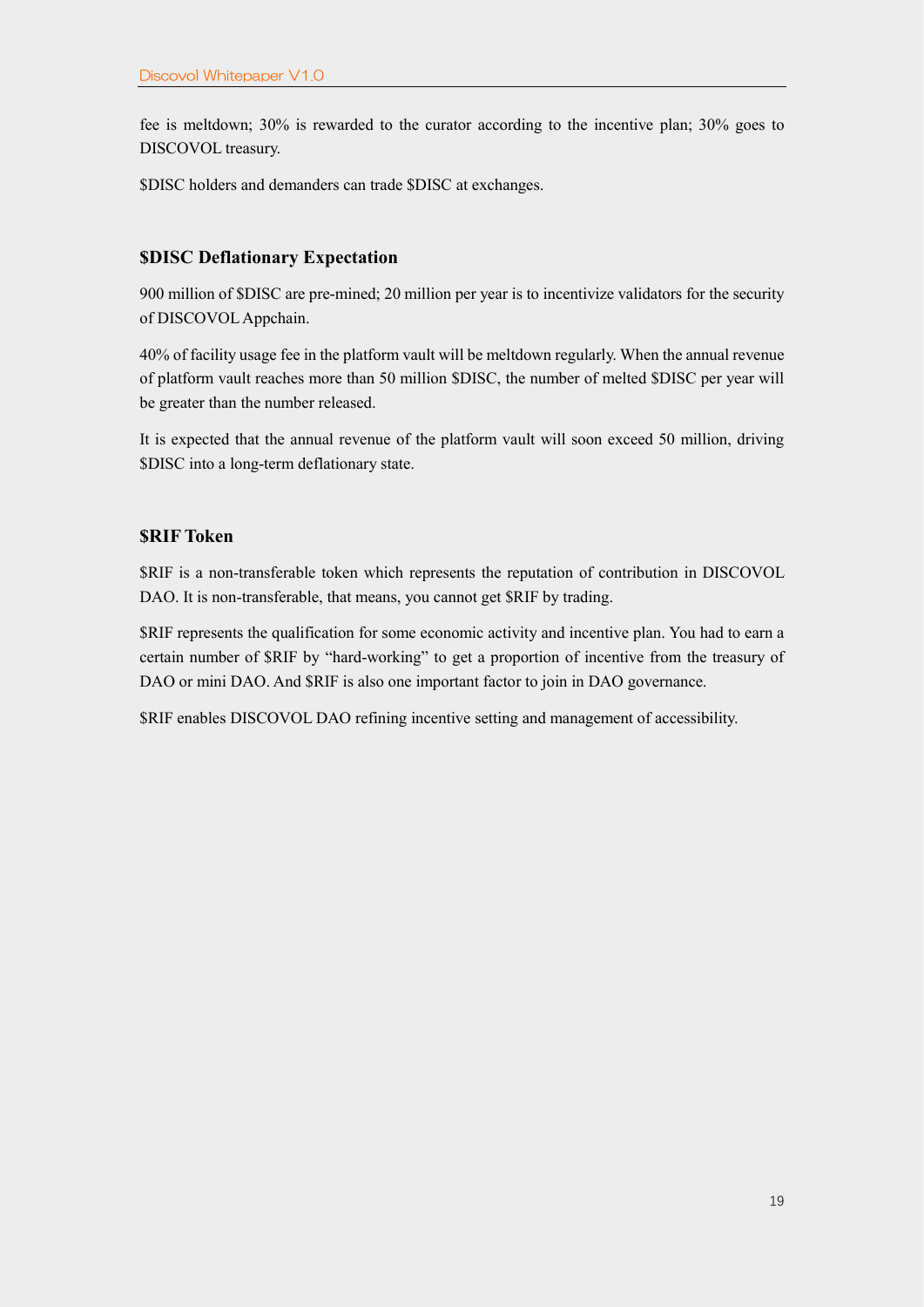## **GOVERNANCE**

Both \$DISC and \$RIF holders have the right to vote in the governance of DISCOVOL DAO. Votes are mainly used for,

- 1) Election of DISCOVOL Foundation Council members;
- 2) Initiate a referendum on proposals for major issues.
- 3) Implement a referendum on the proposal.

The core body of DISCOVOL Foundation is the Council. Council members are elected once a year. Token holders who lock up 10 million \$DISC for two years, or hold more than 1% of the total \$RIF and lock up 2 million \$DISC for two years, can be automatically elected as council members.

Council members can submit proposals for voting. Proposals that have collected more than 50 million \$DISC staking, or supported by more than 5% of \$RIF holders, can enter the referendum process.

Holders of \$DISC and \$RIF both have the right to vote on referendum proposals. \$DISC votes account for 60% of the result weight; RIF votes account for 40%.

The Council has 5 executive directors, each with a term of one year. One of them is directly appointed by the founding team, two are voted by \$RIF holders and two by \$DISC holders. The election of the executive directors shall be completed within three months after each council reelection. Executive directors can only be elected from the Council members.

Executive directors are responsible for guiding daily work of the Foundation, promoting the implementation of approved proposals, and dealing with emergencies. With the consent of three executive directors, a proposal can be directly initiated and enter the referendum process.

Curators who contribute to the DAO, and long-term holders of \$DISC, are given greater right to governance with greater responsibility. DISCOVOL Foundation will constantly promote on-chain governance.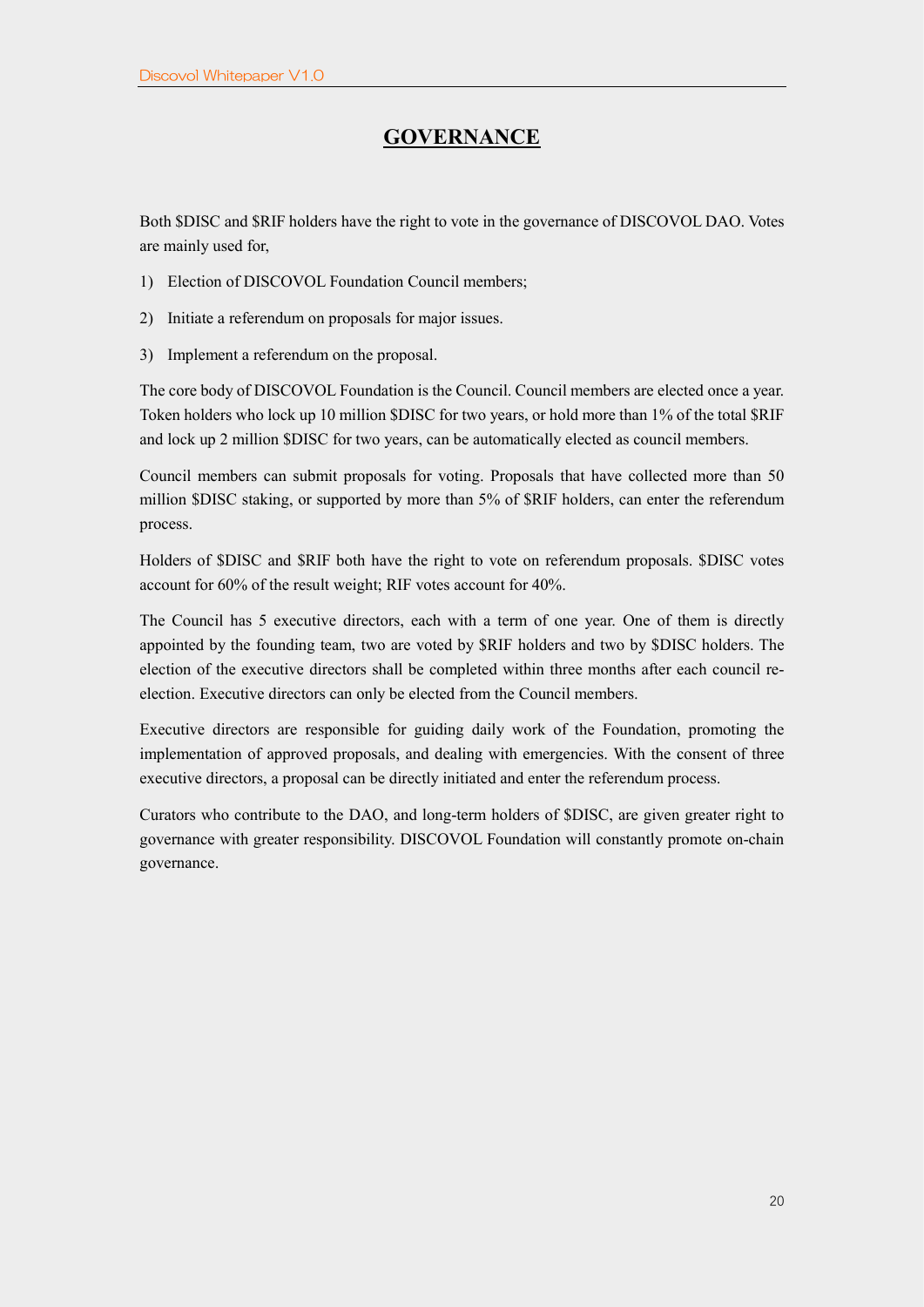# **ROADMAP**

## **Platform Development**

Q4 2021, platform development officially started.

Q1 2022, completed the first phase of feature development, supporting high-quality content curation and contribution incentives.

Q2 2022, complete the second phase of function development, supporting subscriber-oriented curation display, distribution, subscription management and charging.

Q3 2022, complete the third phase of function development, supporting curator data analysis, curatorial task crowdsourcing, submission of contribution proof and bonus distribution.

Q4 2022, complete the fourth phase of function development, supporting the initiation and operation of mini DAO.

Q1 2023, complete the fifth phase of function development, supporting \$DISC and \$RIF holders to participate in major issues governance.

Q2 2023, complete the sixth phase of function development, supporting exchange of \$DISC with third-party products, services, and membership privileges.

Q3 2023, complete the seventh phase of function development, supporting \$DISC crowdfunding, trading \$DISC with third-party project tokens and NFTs.

## **DAO Development**

Q3 2021, team founded.

Q4 2021, started developing DISCOVOL platform, introduced seed round investors.

Q1 2022, launched DISCOVOL testnet, started to introduce strategic investors.

Q2 2022, onboard Octopus Network; launch mainnet; launch community development incentive program and high-quality content discovery subsidy program.

Q3 2022, launch non-profit content distribution incentive plan and curator promotion subsidy plan; recruit global curatorial service promotion agents.

Q4 2022, launch thematic curation and content distribution crowdsourcing plan; recruit global curatorial crowdsourcing service agents.

Q1 2023, promote mini DAO; recruit global mini DAO sponsors.

Q2 2023, the first direct election of the DAO Council.

Q3 2023, \$DISC token and third-party equity trade platform; recruit global promotion agents.